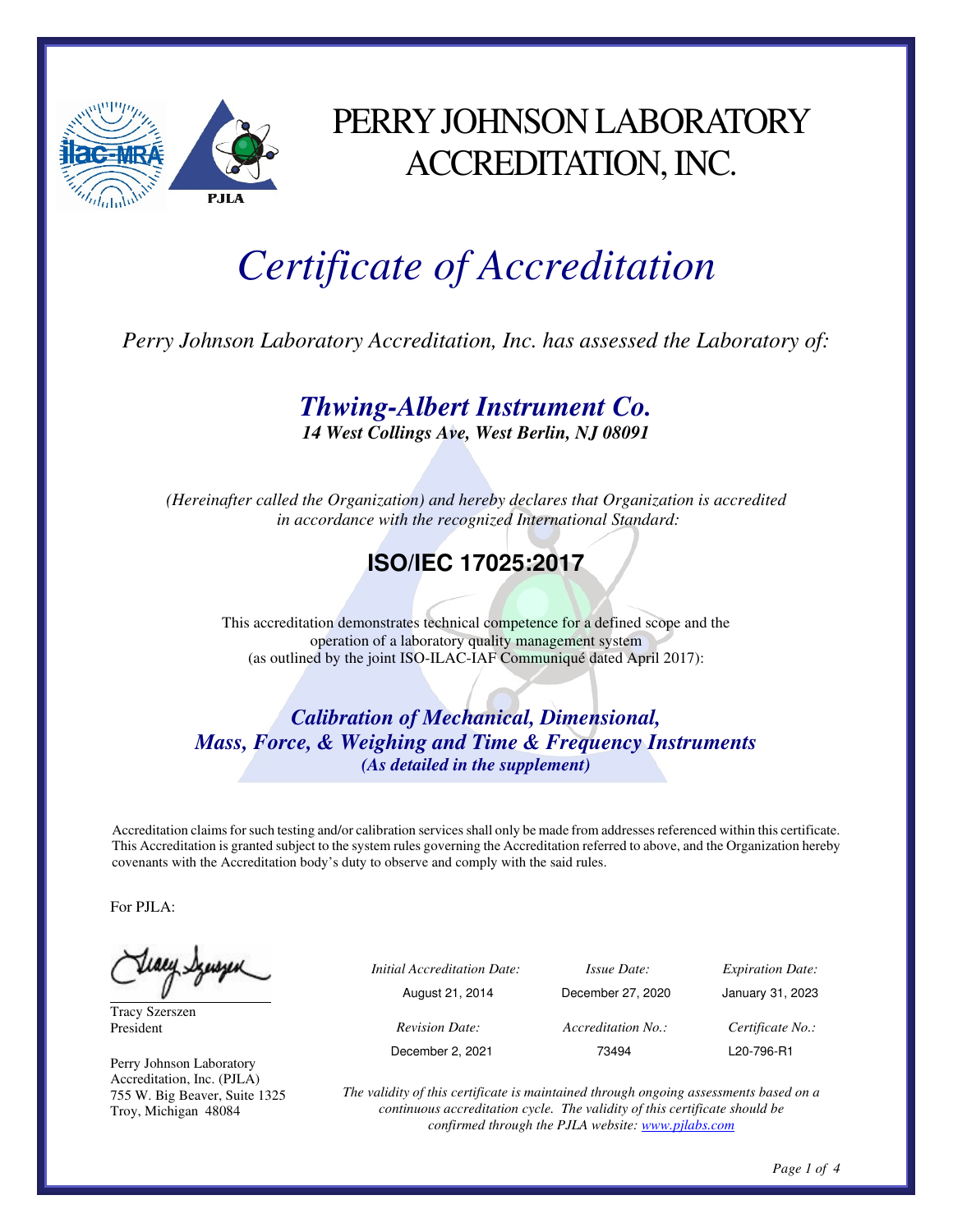

## *Certificate of Accreditation: Supplement*

#### **Thwing-Albert Instrument Co.**

14 West Collings Ave, West Berlin, NJ 08091 Contact Name: Denis Silva Phone: 856-767-1000

*Accreditation is granted to the facility to perform the following calibrations:*

| Dimensional                                                                                |                                                                        |                                                                                                      |                                                                                         |  |
|--------------------------------------------------------------------------------------------|------------------------------------------------------------------------|------------------------------------------------------------------------------------------------------|-----------------------------------------------------------------------------------------|--|
| <b>MEASURED INSTRUMENT,</b><br><b>QUANTITY OR GAUGE</b>                                    | <b>RANGE OR NOMINAL</b><br><b>DEVICE SIZE AS</b><br><b>APPROPRIATE</b> | <b>CALIBRATION AND</b><br><b>MEASUREMENT</b><br><b>CAPABILITY EXPRESSED</b><br>AS AN UNCERTAINTY (±) | <b>CALIBRATION</b><br><b>EQUIPMENT</b><br><b>AND REFERENCE</b><br><b>STANDARDS USED</b> |  |
| ThicknessFO                                                                                | $0.01$ in to $0.05$ in                                                 | $6.2 \mu$ in                                                                                         | Class 2 Gage Blocks<br>$CP-021$                                                         |  |
| -Micrometer Head                                                                           | $0.05$ in to $0.5$ in                                                  | $(4.7 + 21T) \,\mu\text{in}$                                                                         |                                                                                         |  |
| Crosshead Travel <sup>FO</sup><br>- Tensile/Compression Testers<br>- Friction/Peel Testers | $1$ in to $10$ in                                                      | $(22 + 22L)$ µin                                                                                     | Class 2 Gage Blocks<br>CP-053                                                           |  |
| Mechanical                                                                                 |                                                                        |                                                                                                      |                                                                                         |  |
| <b>MEASURED INSTRUMENT,</b><br><b>QUANTITY OR GAUGE</b>                                    | <b>RANGE OR NOMINAL</b><br><b>DEVICE SIZE AS</b><br><b>APPROPRIATE</b> | <b>CALIBRATION AND</b><br><b>MEASUREMENT</b><br><b>CAPABILITY EXPRESSED</b><br>AS AN UNCERTAINTY (±) | <b>CALIBRATION</b><br><b>EQUIPMENT</b><br>AND REFERENCE<br><b>STANDARDS USED</b>        |  |
| Force, Tension <sup>FO</sup>                                                               | 1 lbf to 10 lbf                                                        | $(0.000065 + 0.00064F)$ lbf                                                                          | Class 6 Weights<br>Keithley 2001 DMM<br>Power supply<br>ASTM E4, CP-053, CP-062         |  |
| -Tensile Testers<br>- Friction/Peel Testers                                                | 10 lbf to 100 lbf                                                      | $(0.0045 + 0.0002F)$ lbf                                                                             |                                                                                         |  |
|                                                                                            | 100 lbf to 1 000 lbf                                                   | $(0.0089 + 0.00025F)$ lbf                                                                            |                                                                                         |  |
| Force, Compression <sup>FO</sup><br>- Compression Testers                                  | 100 lbf to 1 000 lbf                                                   | $(0.01 + 0.000 85F)$ lbf                                                                             |                                                                                         |  |
| Force, Pendulum <sup>FO</sup><br>-Tear Testers                                             | Up to $12,800$ gf                                                      | $0.1$ gf                                                                                             | Non-standard weights.<br>ISO 1974, TAPPI T414,<br>ASTM, D1922, D1424, CP-016            |  |
| Mass, Force and Weighing Devices                                                           |                                                                        |                                                                                                      |                                                                                         |  |
| <b>MEASURED INSTRUMENT,</b><br><b>QUANTITY OR GAUGE</b>                                    | <b>RANGE OR NOMINAL</b><br><b>DEVICE SIZE AS</b><br><b>APPROPRIATE</b> | <b>CALIBRATION AND</b><br><b>MEASUREMENT</b><br><b>CAPABILITY EXPRESSED</b><br>AS AN UNCERTAINTY (±) | <b>CALIBRATION</b><br><b>EQUIPMENT</b><br><b>AND REFERENCE</b><br><b>STANDARDS USED</b> |  |
| Nonclassified Nonstandard                                                                  | $14.71$ g                                                              | $0.62$ mg                                                                                            | Class $F_1$ Single Pan Balance                                                          |  |
| Weight                                                                                     |                                                                        |                                                                                                      |                                                                                         |  |
|                                                                                            | 24.48 g                                                                | $0.65$ mg                                                                                            | SOP-7                                                                                   |  |
| Note: The tolerance of these                                                               | 40 g                                                                   | $0.68$ mg                                                                                            |                                                                                         |  |
| non-classified weights is at<br>least 3 times greater than the                             | 63.58 g                                                                | $0.74$ mg                                                                                            |                                                                                         |  |
| uncertainty of the class $F_1$                                                             | 65.61 g                                                                | $0.74$ mg                                                                                            |                                                                                         |  |
| weights used to calibrate them.                                                            | 131.22 g                                                               | $0.99$ mg                                                                                            |                                                                                         |  |
|                                                                                            | 245.585 g                                                              | $1.6 \text{ mg}$                                                                                     |                                                                                         |  |
|                                                                                            | 262.44 g                                                               | 1.7 <sub>mg</sub>                                                                                    |                                                                                         |  |
|                                                                                            | 297.32 g                                                               | 1.9 mg                                                                                               |                                                                                         |  |
|                                                                                            | 400 g                                                                  | $2.5 \text{ mg}$                                                                                     |                                                                                         |  |
|                                                                                            | $\overline{6}$ 11.44 g                                                 | 3.7 mg                                                                                               |                                                                                         |  |
|                                                                                            | 730.97 g                                                               | $4.3 \text{ mg}$                                                                                     |                                                                                         |  |
|                                                                                            | 1237 g                                                                 | $9.5 \text{ mg}$                                                                                     |                                                                                         |  |
|                                                                                            | 1718g                                                                  | $12 \text{ mg}$                                                                                      |                                                                                         |  |
|                                                                                            | 1963 g                                                                 | $14 \text{ mg}$                                                                                      |                                                                                         |  |
|                                                                                            | 2489g<br>7845 g                                                        | $16 \text{ mg}$<br>$16 \text{ mg}$                                                                   |                                                                                         |  |

*Issue: 12/2020 This supplement is in conjunction with certificate #L20-796-R1 Page 2 of 4*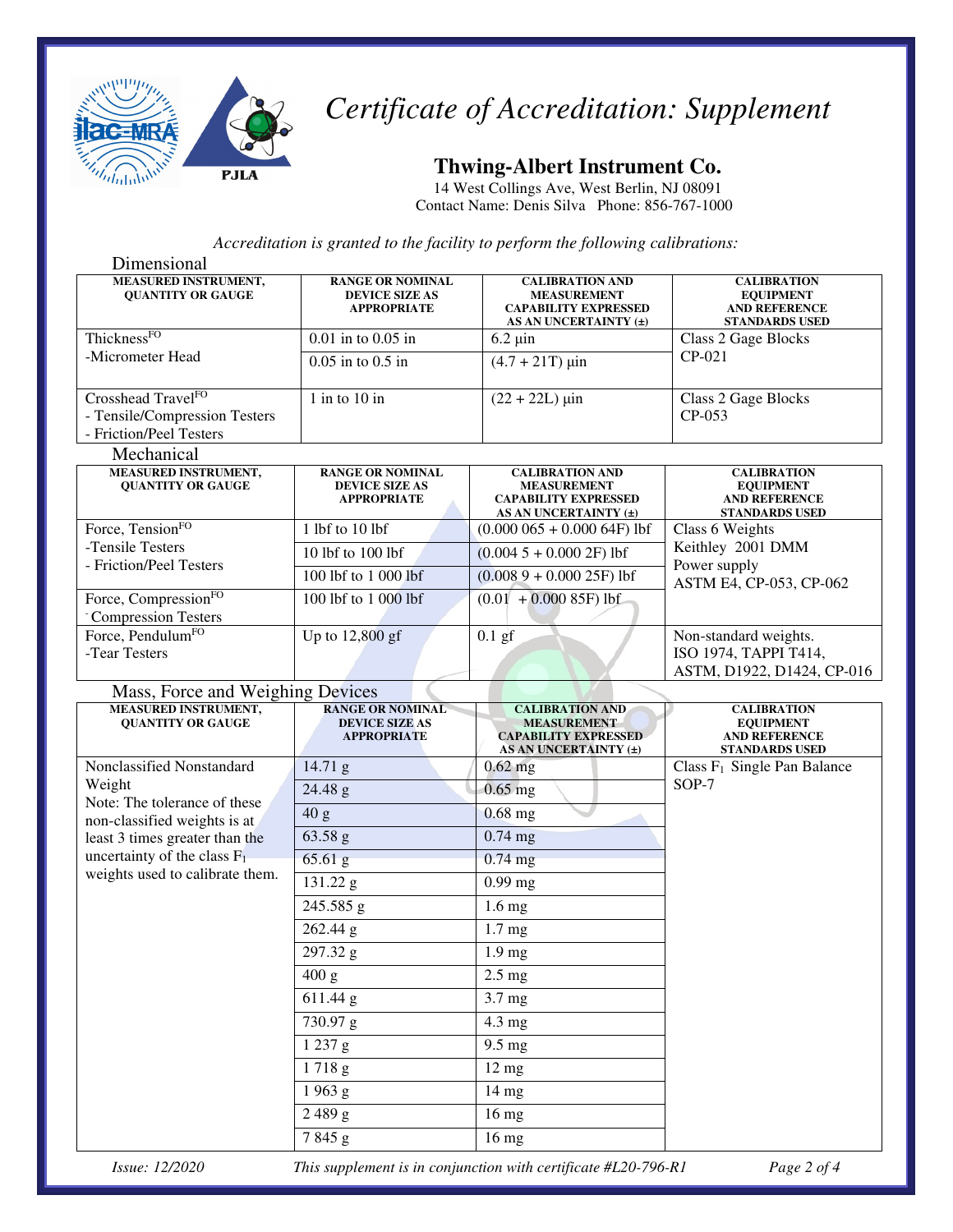

*Certificate of Accreditation: Supplement* 

**Thwing-Albert Instrument Co.** 

14 West Collings Ave, West Berlin, NJ 08091 Contact Name: Denis Silva Phone: 856-767-1000

*Accreditation is granted to the facility to perform the following calibrations:* 

| iviass and weighing Devices<br><b>MEASURED INSTRUMENT,</b><br><b>QUANTITY OR GAUGE</b> | <b>RANGE OR NOMINAL</b><br><b>DEVICE SIZE AS</b><br><b>APPROPRIATE</b> | <b>CALIBRATION AND</b><br><b>MEASUREMENT</b><br><b>CAPABILITY EXPRESSED</b><br>AS AN UNCERTAINTY (±) | <b>CALIBRATION</b><br><b>EQUIPMENT</b><br><b>AND REFERENCE</b><br><b>STANDARDS USED</b> |
|----------------------------------------------------------------------------------------|------------------------------------------------------------------------|------------------------------------------------------------------------------------------------------|-----------------------------------------------------------------------------------------|
| Calibration of ASTM Class 6                                                            | 1 <sub>g</sub>                                                         | $0.59$ mg                                                                                            | Class $F_1$ and Single Pan                                                              |
| and NIST Class F Weights                                                               | 2 g                                                                    | $0.59$ mg                                                                                            | Balance SOP-7                                                                           |
|                                                                                        | 5g                                                                     | $0.60$ mg                                                                                            |                                                                                         |
|                                                                                        | 10 <sub>g</sub>                                                        | $0.61$ mg                                                                                            |                                                                                         |
|                                                                                        | 20 g                                                                   | $0.64$ mg                                                                                            |                                                                                         |
|                                                                                        | 25 g                                                                   | $0.65$ mg                                                                                            |                                                                                         |
|                                                                                        | 50 g                                                                   | $0.71$ mg                                                                                            |                                                                                         |
|                                                                                        | 100 g                                                                  | $0.82$ mg                                                                                            |                                                                                         |
|                                                                                        | 200 g                                                                  | $1.4 \text{ mg}$                                                                                     |                                                                                         |
|                                                                                        | 500 g                                                                  | 3 <sub>mg</sub>                                                                                      |                                                                                         |
|                                                                                        | 1000 g                                                                 | 5.8 mg                                                                                               |                                                                                         |
|                                                                                        | $2000$ g                                                               | $14 \text{ mg}$                                                                                      |                                                                                         |
|                                                                                        | 5000 g                                                                 | $30 \text{ mg}$                                                                                      |                                                                                         |
|                                                                                        | $0.5$ lb                                                               | $0.003$ lb                                                                                           |                                                                                         |
|                                                                                        | 1 lb                                                                   | $0.006$ <sub>lb</sub>                                                                                |                                                                                         |
|                                                                                        | 2 lb                                                                   | $0.01$ lb                                                                                            |                                                                                         |
|                                                                                        | 5 <sub>lb</sub>                                                        | $0.03$ lb                                                                                            |                                                                                         |
|                                                                                        | 10 <sub>1b</sub>                                                       | $0.06$ lb                                                                                            |                                                                                         |
|                                                                                        | 20 lb                                                                  | $0.11$ lb                                                                                            |                                                                                         |
| Precision BalancesFO                                                                   | 1 g to 100 g                                                           | $(0.59 + 0.00232Wt)$ mg                                                                              | Class $F_1$ weights                                                                     |
|                                                                                        |                                                                        | Note Wt is in g                                                                                      | <b>CP-BAL</b>                                                                           |
|                                                                                        | 100 g to 1 000 g                                                       | $(0.26 + 0.00556Wt)$ mg                                                                              | <b>CP-SCALE</b>                                                                         |
|                                                                                        |                                                                        | Note Wt is in g                                                                                      |                                                                                         |
|                                                                                        | 1000 g to 10 000 g                                                     | $(2.6 + 0.00556Wt)$ mg<br>Note Wt is in g                                                            |                                                                                         |
|                                                                                        | 10 000 g to 18 000 g                                                   | $(0.5 + 0.00577Wt)$ mg                                                                               |                                                                                         |
|                                                                                        |                                                                        | Note Wt is in g                                                                                      |                                                                                         |
| ScalesFO                                                                               | $1$ g to $100$ g                                                       | $(2.2 + 0.115Wt)$ mg                                                                                 |                                                                                         |
|                                                                                        | 100 g to 1 000 g                                                       | Note Wt is in g<br>$(0.1 + 0.137Wt)$ mg                                                              |                                                                                         |
|                                                                                        |                                                                        | Note Wt is in g                                                                                      |                                                                                         |
|                                                                                        | 1 000 g to 10 000 g                                                    | $(0.88 + 0.136Wt)$ mg                                                                                |                                                                                         |
|                                                                                        |                                                                        | Note Wt is in g                                                                                      |                                                                                         |
|                                                                                        | 10 000 g to 18 000 g                                                   | $(1.9 + 0.136Wt)$ mg                                                                                 |                                                                                         |
|                                                                                        | 1 lb to 100 lb                                                         | Note Wt is in g<br>$(0.000035+0.000126Wt)$ lb                                                        | Class 6 Weights                                                                         |
|                                                                                        |                                                                        | Note Wt is in lb                                                                                     | CP-SCALE                                                                                |

Mass and Weighing Devices